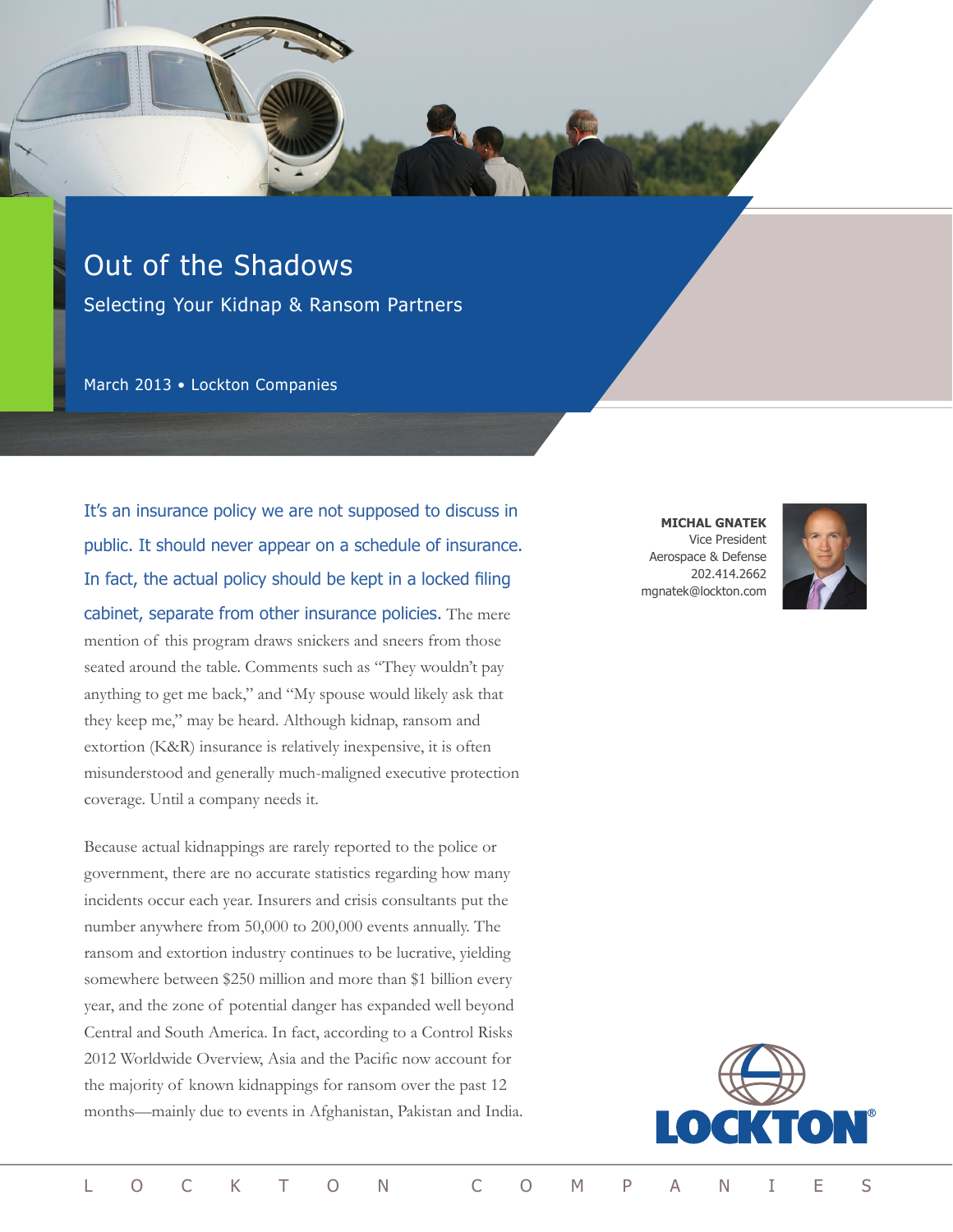

K&R coverage has been around for many years. Often the insurance is provided as a throw-in or add-on coverage to other management or executive liability policies. Brokers cite the low price for a multiyear program, as well as the need to protect any employees traveling outside the United States. These are key reasons why an insured should add K&R to its portfolio. Underwriters will typically require a brief survey or even make use of an existing commercial crime application in order to provide options. On the surface, the underwriting process appears relatively simple and painless.

K&R insurance is really a two-part coverage. First, you have the actual policy contract, which typically has high limits, little (or no) deductibles, and broad terms and conditions issued by an insurer. Often extremely generous in scope, K&R has evolved over the years to respond to the various new methods of extortion and abduction for ransom devised around the globe. The second (and most important) part is the service provided by a crisis response firm engaged by the insurer to respond in the event of an incident. It's the latter benefit of the policy that is often overlooked by clients during the procurement phase.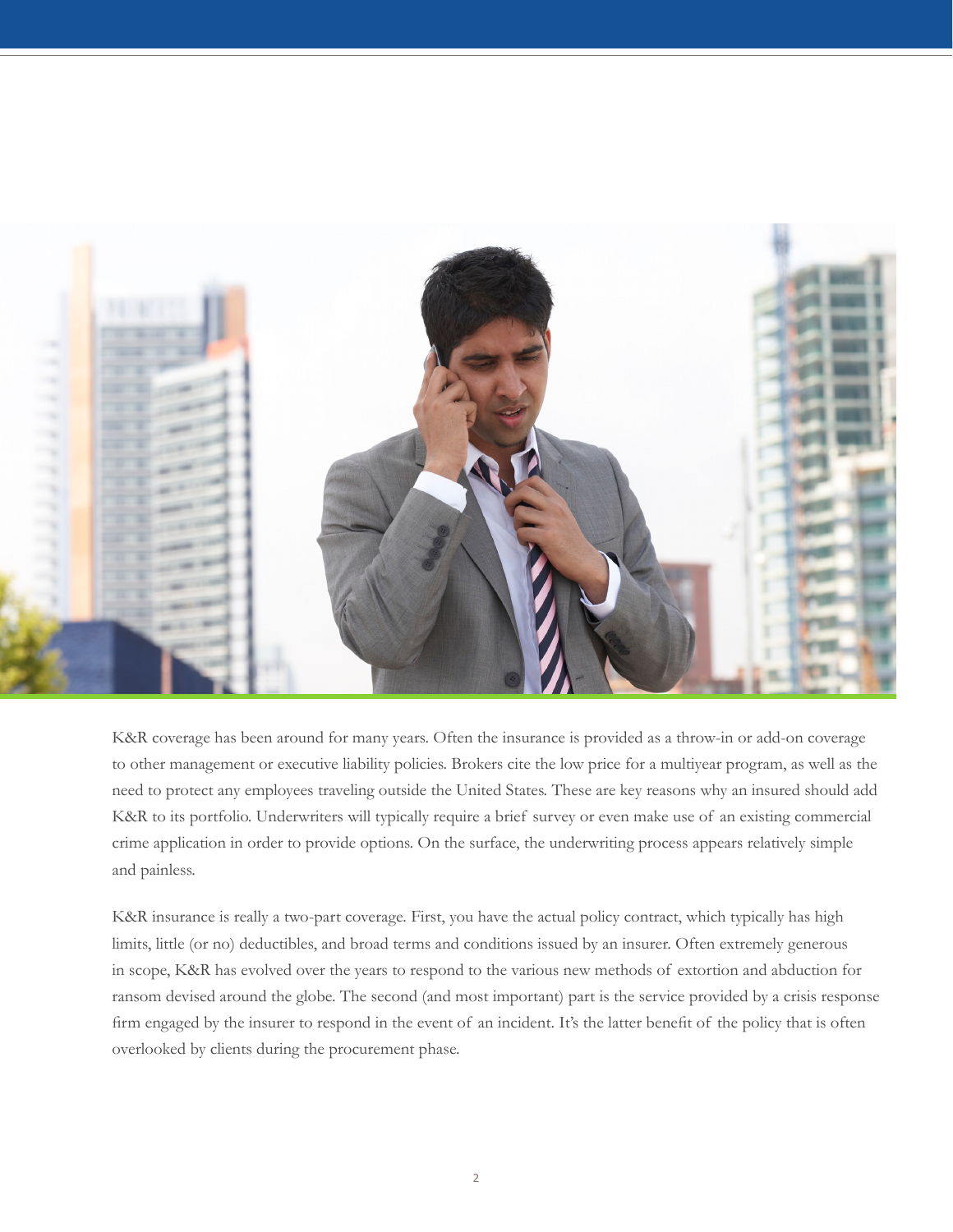59

Г We recommend that insureds focus on the back room: the  $cc$ crisis response firm that will be on the other end of the phone when the need arises.

#### The Focus Belongs on the Crisis Response

Despite the ease with which insureds can procure K&R insurance, we would suggest that the process typically employed is backward. Instead of zeroing in on the first part of the coverage, completing a simple application and choosing the lowest price for the longest term (or merely bundling the K&R with the crime, fiduciary, and directors and officers liability policies), we recommend that insureds focus on the back room: the crisis response firm that will be on the other end of the phone when the need arises.

Clients should have a strong comfort level with their crisis consulting firm. In fact, we believe that insureds should meet face-to-face with these response firms not only to better understand the capabilities and services offered as part of the K&R policy, but also to learn if there are other professional crisis services that the client could use in the event of a nonkidnap or extortion event.

#### The Capabilities to Expect From K&R Services

- Number of responders available around the world (not to include subcontracted firms or employees).
- **Extensive language capabilities.**
- Consultants with open visas and the ability to quickly gain access to "hot zones" or difficult countries and regions.
- Prior experience—including proper on-the-ground contacts—in the countries where the insured will be operating or sending employees.
- A good history of successful negotiations, especially in countries where the insured will be operating.

Once the crisis response teams are properly vetted, clients should then work with their broker to select the best insurer to meet their needs. Factors such as the carrier's expertise, claims paying reputation, risk appetite for dangerous parts of the world and experience in the K&R industry are important to understand prior to binding coverage. The relationship between the crisis response firm and the insurer is also vitally important.

When it comes right down to it, many clients select K&R programs based on price because the policy is often viewed as a commodity. However, it is important to realize that companies are not just buying insurance capacity; they are selecting a response firm that could be the difference in bringing their employee or dependent home safely.